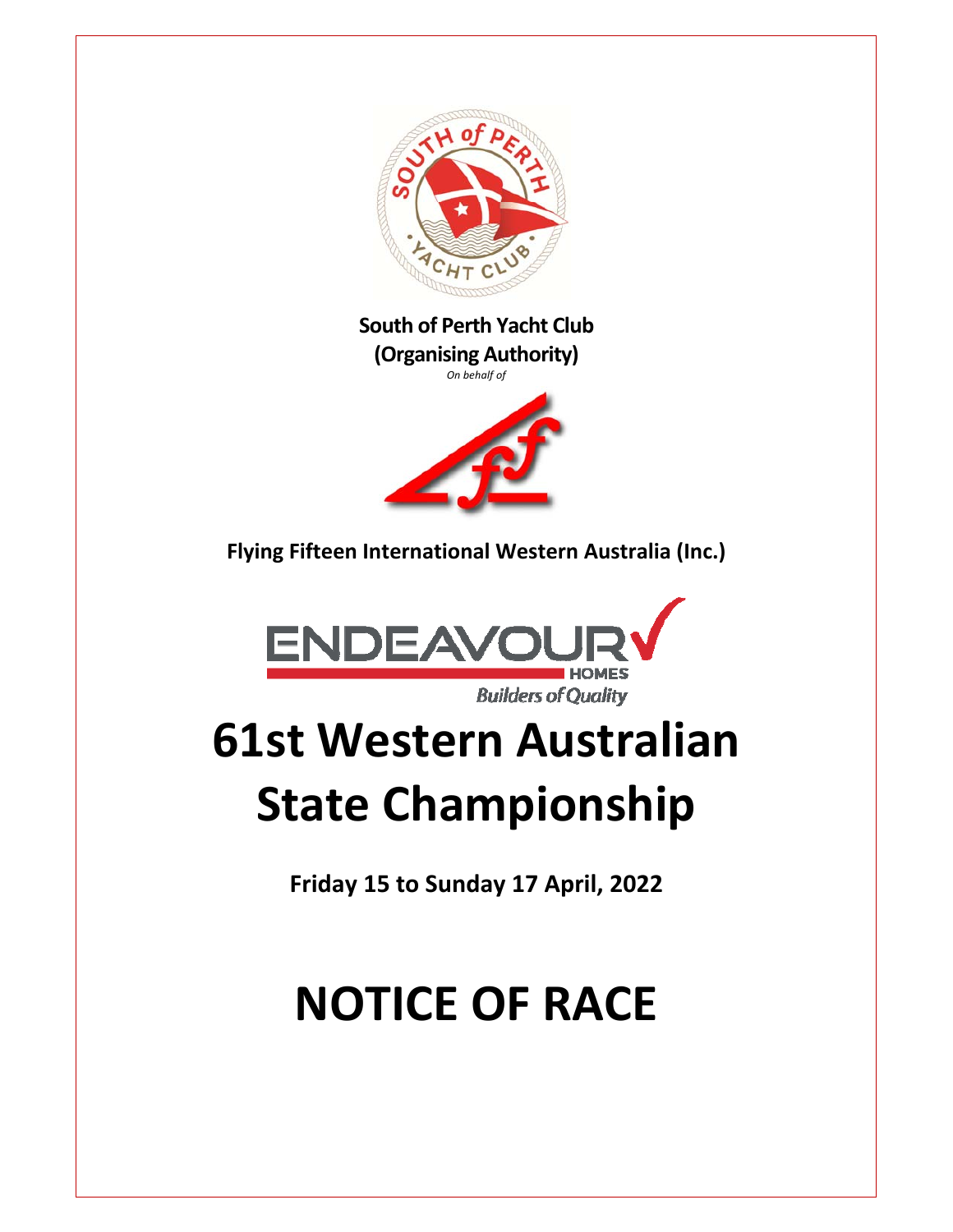# **NOTICE OF RACE**

The Organising Authority, South of Perth Yacht Club (Inc), Perth, Western Australia on behalf of Flying Fifteen International Association Western Australia (Inc) has pleasure in inviting you to participate in the **61st Western Australian State Championships** 

Friday 15 April to Sunday 17 April, 2022

#### 1 **RULES**

- 1.1 The regatta will be governed by the rules as defined in *The Racing Rules of Sailing*.
- 1.2 The Yachting Australia Special Regulations Part 2 for off the beach boats and small open ballasted boats shall apply.
- 1.3 The Flying 15 Class Rules shall apply.
- 1.4 Appendix T Arbitration shall apply.

#### 2 **ADVERTISING**

- 2.1 Advertising is permitted in accordance with World Sailing Regulation 20, subject to Class Rule B17. The forward 25% of the hull length on each side shall be reserved for the event sponsor(s) if applicable.
- 2.2 Boats may be required to display advertising chosen and supplied by the organising authority.

#### 3 **ELIGIBILITY AND ENTRY**

- 3.1 The regatta is open to all boats of the International Flying Fifteen Class which hold a valid FFI Measurement Certificate and are entered on the FFIA Register of Boats or are registered with an association established outside Australia affiliated with FFI.
- 3.2 Both helm and crew shall be financial members of Yachting Australia or affiliated to an alternative Member National Authority.
- 3.3 The boat's owner shall be a full member of a recognised State or National Flying Fifteen Association with affiliation to FFI. In addition, the boat's helm and crew shall each be a current member of a recognised State or National Flying Fifteen Association.
- 3.4 Persons nominated on the entry form to sail the boat in the Championship may not be substituted without the permission of the Race Committee.
- 3.5 All entrants will compete in the Open Division, while entries will be accepted for both Classic and Silver Divisions.
	- (a) The Classic Division is open to all boats with sail numbers below 2701 but excluding boats which have had substantial hull shell modifications, and in addition including unmodified boats with sail numbers above 2700 derived from genuine Classic moulds. The definitive list is at https://www.flying15.org/Documents‐and‐Rules/Boat‐Register/Definition‐of‐Classic‐Boats
	- (b) The Silver Division is open to boats with registrations from 2701 to 3400 and also includes any boats with sail numbers below 2701 that do not meet the criteria for Classic Division.
	- (c) Any dispute regarding the eligibility of a boat in either of the above sub‐divisions will be resolved by the National Measurer of FFIA whose decision will be final.
- 3.6 Eligible boats may enter the Regatta by completing the Online Entry Form also available via the SoPYC Website at https://sopyc.com.au/flying‐fifteen‐61st‐state‐championship‐2022/

#### 4 **FEES**

4.1 The entry fee for the regatta is \$350.00 which includes the costs of two tickets for skipper and crew to attend the Welcome Function, Seafood BBQ and Presentation Dinner. Additional Welcome Function Tickets, \$15.00

Additional BBQ Tickets \$35.00.

Additional Presentation Dinner Tickets \$65.00

Additional tickets to any of the social functions may be ordered and must be paid for together with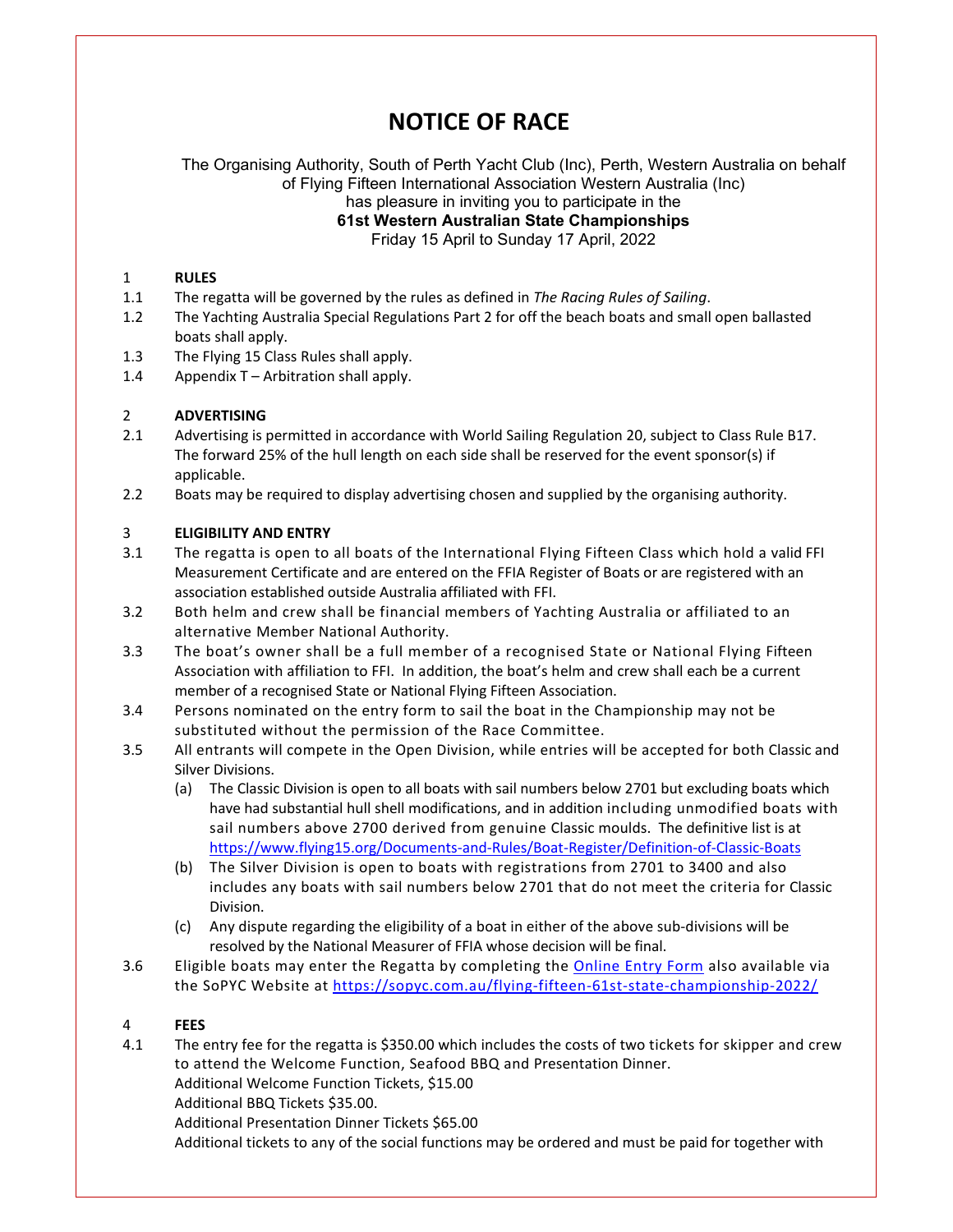the entry fee.

4.2 Entries submitted after 4.00pm Friday 8 April, 2022 will be late entries and may be accepted at the discretion of the organising authority. Any late entry accepted will be subject to the payment of an additional late entry fee of \$50.00

### 5 **SCHEDULE**

- 5.1 Registration, measurement and inspection will be conducted at South of Perth Yacht Club between 1600 hours and 1800 hours on Thursday 14th April and between 0800 hours and 1100 hours on Friday, 15 April, 2022.
- 5.2 A competitors' meeting will be conducted at the South of Perth Yacht Club Centreboard Clubhouse lawn on Friday 15 April, 2022 at 1115 hours.
- 5.3 The event will comprise seven championship races as scheduled below. The dates and times of racing are as follows:

| <b>Race Scheduled</b>         | Dav      | Date           | <b>Time of First Race Warning Signal</b> |
|-------------------------------|----------|----------------|------------------------------------------|
| Afternoon Racing Session      | Fridav   | 15 April, 2022 | 1330                                     |
| Afternoon Racing Session      | Saturdav | 16 April, 2022 | 1230                                     |
| <b>Morning Racing Session</b> | Sundav   | 17 April, 2022 | 1000                                     |

- 5.4 No more than three races may be sailed in each Championship Racing Session, sailed back‐to‐ back with a short delay between each race
- 5.5 No warning signal will be made after 1400 hours on Sunday 17 April, 2022.
- 5.6 The following social program has been organised for competitors, guests, sponsors and accompanying persons

| Welcome Function (SoPYC Wardroom)         | 14 April, 2022 | 1830 to 2000            |
|-------------------------------------------|----------------|-------------------------|
| Seafood BBQ (SoPYC Centreboard Clubhouse) | 15 April, 2022 | 1830 to 2200            |
| Presentation Dinner (SoPYC Ballroom)      | 17 April, 2022 | 1830 for 1900 till late |
|                                           |                |                         |

5.7 The Annual General Meeting of FFIWA will be held at South of Perth Yacht Club on Saturday 16 April at 1000 hours.

#### 6 **REGISTRATION AND MEASUREMENT**

- 6.1 At registration all entrants are required to present the boat's measurement certificate.
- 6.2 Following registration, a boat must be presented for safety and measurement inspections. Not more than two mainsails, two headsails, and two spinnakers shall be registered for use in the regatta. A boat's entry will not be deemed complete until these checks have been satisfactorily completed. In the event that a sail or spar has been lost or damaged during the course of the championship to such an extent that it cannot be used, the Race Committee may authorise the use of a replacement sail or spar.
- 6.3 As required by the race committee or as directed by the protest committee, a boat may be inspected and re‐measured at any time during the regatta.

#### 7 **SAILING INSTRUCTIONS**

Sailing Instructions will be available on the South of Perth Yacht Club website at, www.sopyc.com.au on or before Wednesday 6 April, 2022 and at registration.

#### 8 **VENUE**

- 8.1 The venue for this Regatta will be South of Perth Yacht Club, Coffee Point, Applecross WA. The Regatta Office will be located at the SoPYC Centreboard Clubhouse.
- 8.2 The racing area will be the area known as Melville Water East.

#### 9 **THE COURSES**

 The courses to be sailed will be described in detail in the Sailing Instructions and will consist of a combination of windward, leeward, and reaching legs.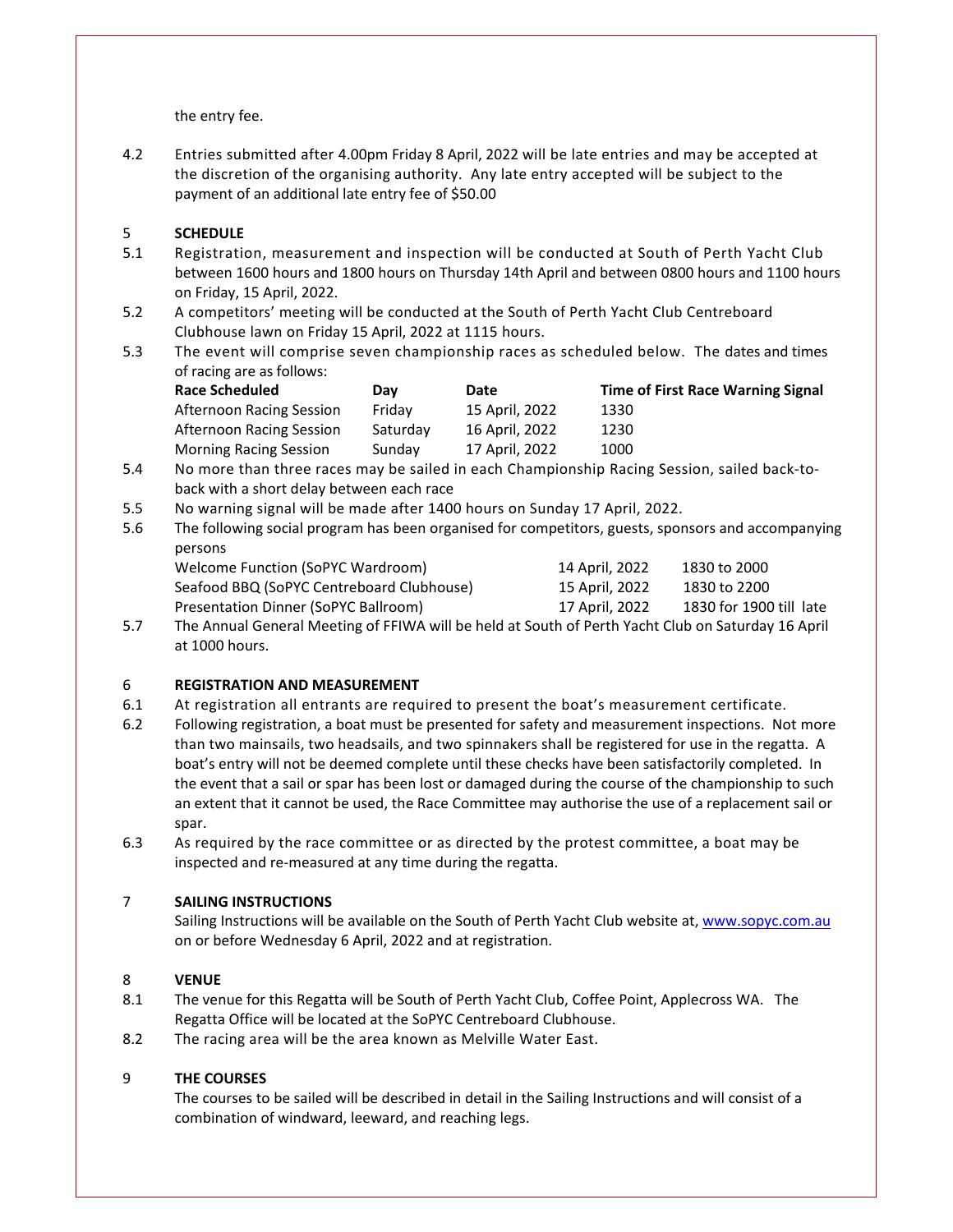#### 10 **SCORING**

- 10.1 Four races are required to be completed to constitute a series.
- 10.2 (a) When fewer than five races have been completed, a boat's series score will be the total of her race scores.
	- (b) When from five to seven races have been completed, a boat's series score will be the total of her race scores excluding her worst score.
- 10.3 The regatta handicap results will be determined by back calculation using the "Finishing Line" scoring program. Points will be awarded for handicap in accordance with 10.2 above. A boat that finishes in the first three places in the State Championship will be ineligible to win the handicap trophy.

#### 11 **BERTHING**

- 11.1 The regatta boat park will be located on the Western Hardstand area of South of Perth Yacht Club adjacent to the boat ramp and cranes.
- 11.2 Competitors are encouraged to bring their own lifting gear.

#### 12 **RADIO COMMUNICATION**

 A boat shall neither make nor receive radio communications whilst racing. This restriction also applies to mobile telephones

#### 13 **PRIZES**

13.1 Prizes will be given as follows:

Western Australian State Champion – "The Hawker Siddeley Trophy"

1st Silver Division – "Serena Trophy"

1st Classic Division – "Tally Hobbs Trophy"

1st on Handicap – "FFIWA Handicap Trophy

 $1<sup>st</sup>$  Placed Lady Skipper – "Lady Skipper's Trophy"

1<sup>st</sup> Placed Lady Crew - "Mouse Trophy"

 Second and third prizes will be awarded in each Division where there are more than four boats competing. Other prizes may be awarded at the discretion of the Organizing Authority.

- 13.2 Pennants will be presented to first, second and third place getters in each division and for results on handicap at the conclusion of racing each day. Other prizes may also be awarded at the discretion of the Organising Committee on these occasions.
- 13.3 Major championship prizes will be presented at the Presentation Dinner

#### 14 **DISCLAIMER OF LIABILITY**

 Competitors participate in the regatta entirely at their own risk. See rule 3, Decision to Race. The Organising Authority will not accept any liability for material damage or personal injury or death sustained in conjunction with or prior to, during, or after the regatta.

#### 15 **INSURANCE**

 Each participating boat shall have third‐party liability and public liability insurance cover of not less than \$10,000,000. By completing the online Entry Form entrants declare that they hold such insurance in respect of this boat and this regatta and that they will continue to do so for the duration of the regatta.

#### 16 **FURTHER INFORMATION**

#### **Sharon Skinner Greg Howell**

Sailing Administrator **SoPYC Flying Fifteen Representative** SoPYC Flying Fifteen Representative South of Perth Yacht Club South of Perth Yacht Club Phone: 9364 5844 Phone: 0438 455 192 Email: sailingadministrator@sopyc.com.au Email: greghowell@bigpond.com.au